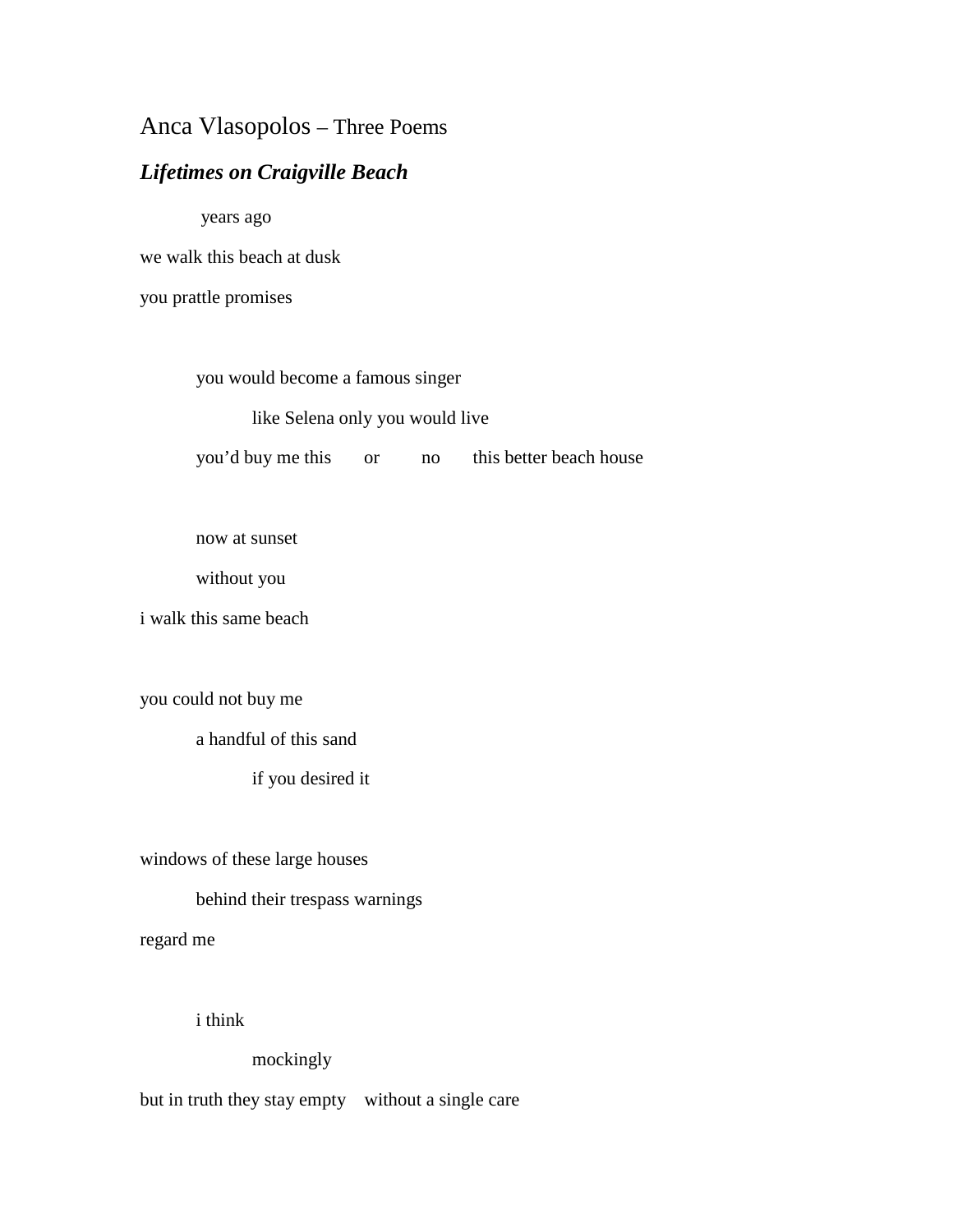## *Upright*

tough as nails tender as skin

lily pads rise a wave

cheering wind's might

some stuck in that pose of worship

show wine-dark underparts catching the sun's eye

semaphores flashing light's leap to planet's other half

## *Pieceful Time*

in mist so thick it felt like drizzle two canada geese three mourning doves ambled on what passes with us for lawn the peaceable kingdom hushed serene

perfectly camouflaged slate back speckled chest

cooper's hawk preyed

soon a gentle fall of down told of her success

on the last step the chipmunk munched

an orange seeming candy it its paws

its sharp small mouth inside the baby turtle's shell

somewhere nearby we heard earth movers heaving

so much of so little left